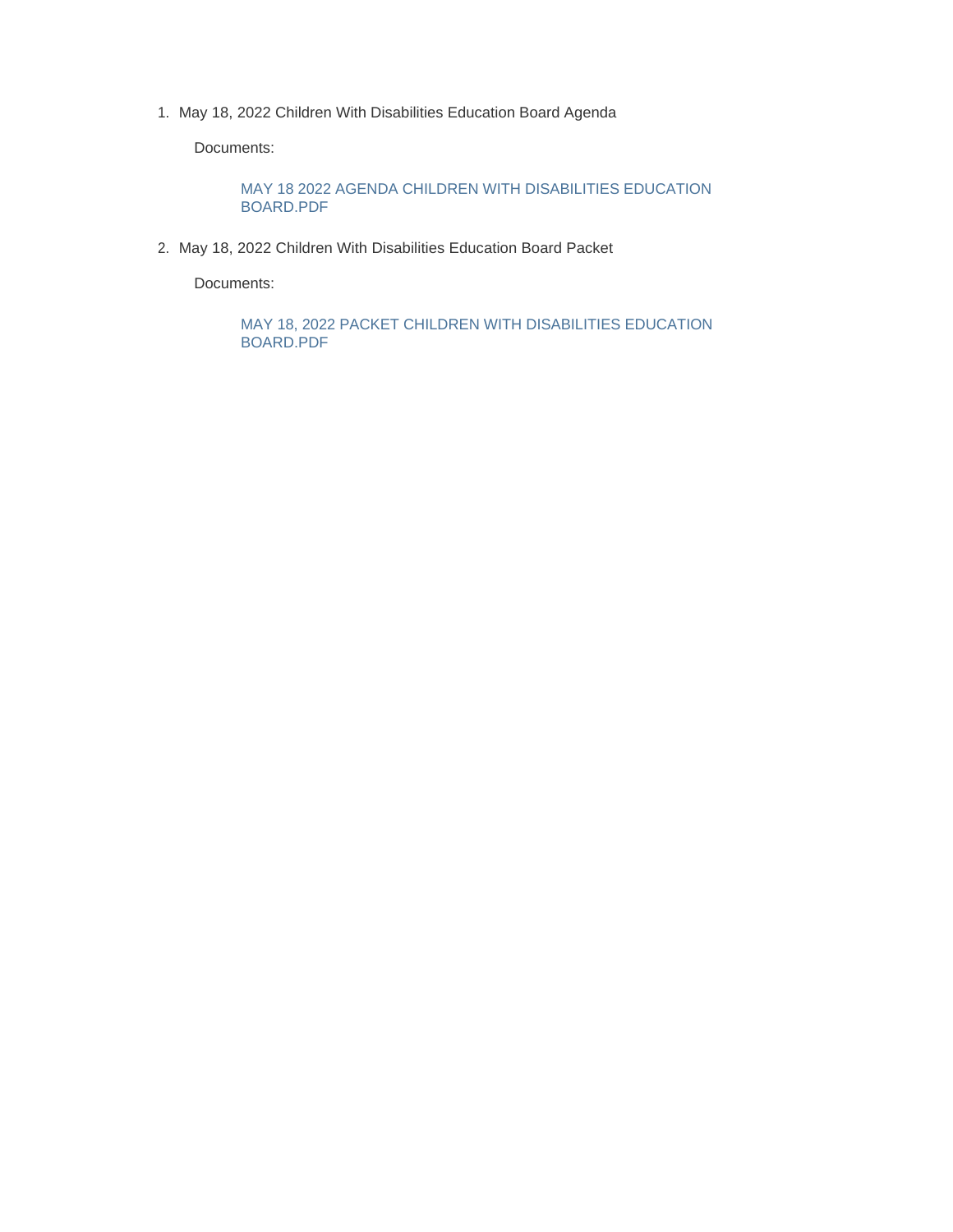Rick Stacey, County Board Chair

Ryan Simons, County Board Vice-Chair



### **Walworth County Children with Disabilities Education Board MEETING NOTICE Wednesday, May 18, 2022 4:30 PM County Board Room 114 Walworth County Government Center 100 W. Walworth St., Elkhorn, Wisconsin**

*Brian Holt-Chair Kathy Ingersoll-Secretary Al Stanek-Supervisor Joseph Schaefer-Supervisor Ken Monroe-Supervisor*

#### **NOTICE: THIS MEETING IS PLANNED TO PROVIDE FOR REMOTE OR OFF-SITE ATTENDANCE BY COMMITTEE MEMBERS.**

The Walworth County Government Center remains open, but in-person attendance may be limited to help ensure appropriate social distancing is observed. **ALL INDIVIDUALS ARE STRONGLY ENCOURAGED TO WATCH THE MEETING STREAMING LIVE AT** <https://mediasite.co.walworth.wi.us/Mediasite/Play/70ec7c2240ca4ffb8e4a47fb6417a80e1d>

Individuals wanting to provide a Public Comment can do so remotely by telephone, but must contact the County Administrator's Office at 262-741-4357 on the day of the meeting and at least 15 minutes prior to the start of the meeting to obtain instructions.

### *(Posted in compliance with Sec. 19.84 Wis. Stats.)*

*A quorum of the Walworth County Children with Disabilities Education Board will be in attendance. It is possible that a quorum of the county board or any of its other committees could be in attendance at this meeting.*

*Agenda enclosures are available upon request from the County Administrator's Office or on the County's web page [\(www.co.walworth.wi.us\)](http://www.co.walworth.wi.us/). The agenda packet, including supporting documents, may be large, depending upon the number of enclosures. Downloading it will require ample computer memory and may take significant time.*

## *A G E N D A*

### *Note: all agenda items are subject to action.*

- 1. Call to order
- 2. Roll call of committee members
- 3. Agenda withdrawals, if any
- 4. Agenda approval
- 5. Approval of minutes
	- a. April 27, 2022 Children with Disabilities Education Board Meeting (encl. pp. 1-2)
- 6. Public Comment Period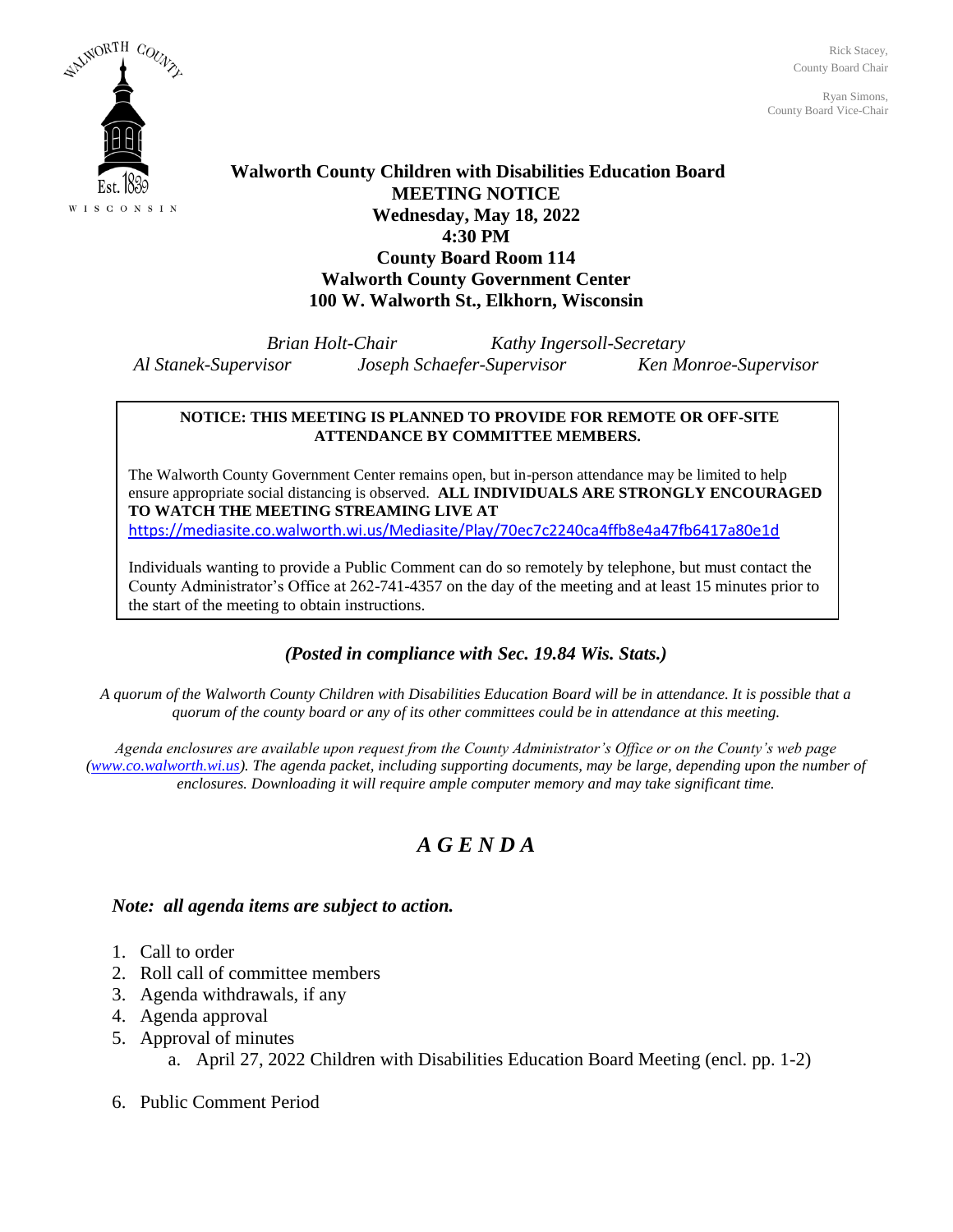Page 2 of 2

- 7. Unfinished Business
	- a. Tuition Request Update
- 8. New Business
	- a. Resolution No. \*\*-06/22 Authorizing the Creation of a Nutrition Site Work Position and a Food and Nutrition Services Lead Position at Lakeland School (encl. pp. 3-8)
- 9. Reports and Correspondence
	- a) CDEB Chair
	- b) CDEB Director
		- a. New Staff Introduction: Sarah Singleton, Assistant Director of Special Education
		- b. Kara Foundation Donation: Technology Update
		- c. Lakeland School Spring Show: <https://drive.google.com/file/d/1d3fViMfJ68jI1CT4iBL7Im4uDiyBnfN/view?usp=sharing>
		- d. Lakeland School Graduation June 6 at 7:00 pm
		- e. Emergency Drill: Lockdown/Intruder Summary Results
- 10. Set time and date of next meeting
	- a. June 22, 2022 at 4:30 pm
- 11. Adjourn

Submitted By: Brian Holt, Chairperson of Children with Disabilities Education Board Tracy Moate, Director of WCCDEB

Posted May 12, 2022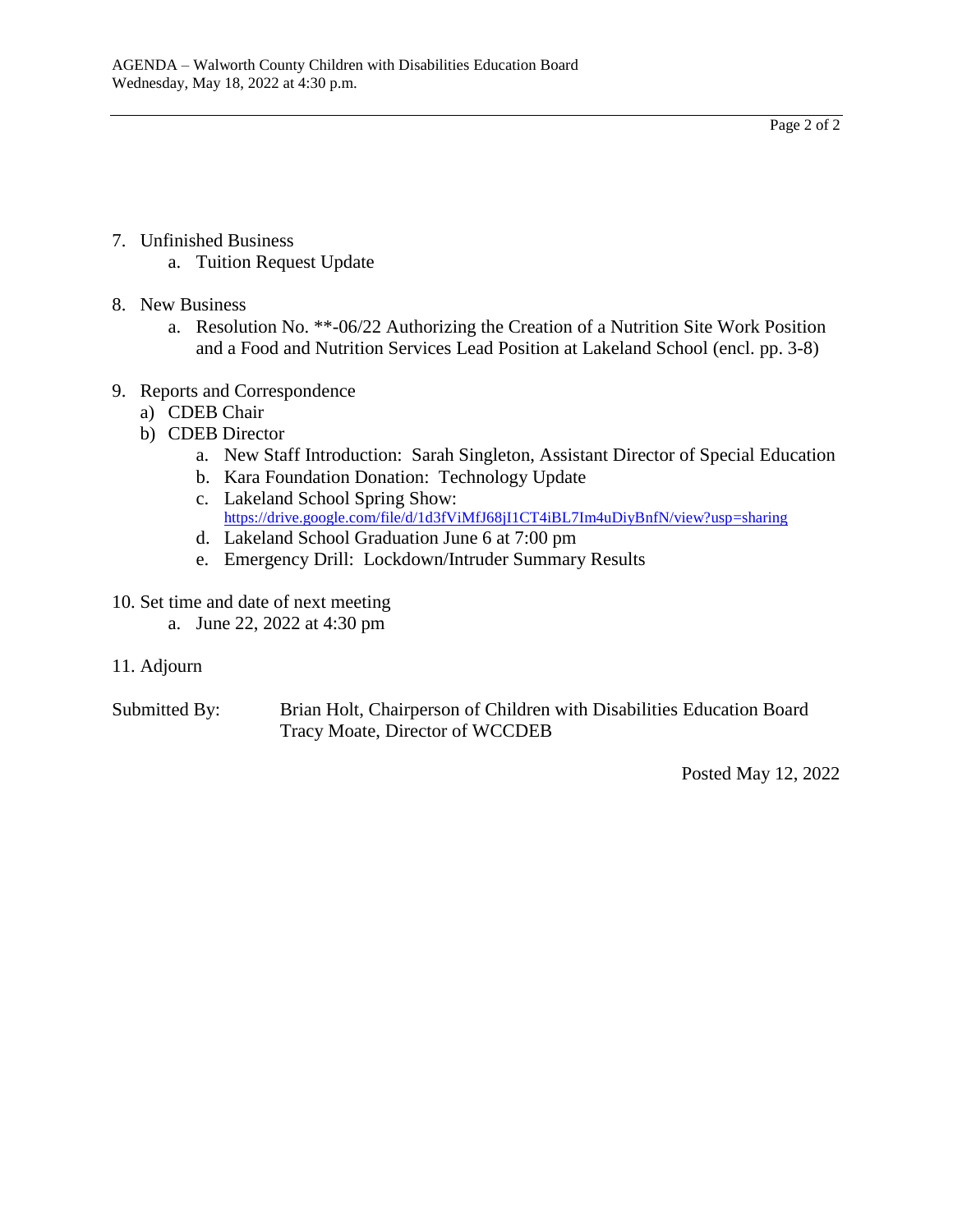### **DRAFT**

#### **Walworth County Board of Supervisors Children with Disabilities Education Board Meeting Minutes** Wednesday, April 27, 2022 Walworth County Government Center, County Board Room 114 100 West Walworth Street, Elkhorn, Wisconsin

Director-Special Education Tracy Moate called the meeting to order at 4:55 p.m.

Roll call was conducted and the following Supervisors were present, either in person or by remote attendance: Brian Holt, Kathy Ingersoll, Kenneth H. Monroe, Joseph H. Schaefer, and Al Stanek, A quorum was declared.

#### **Others in Attendance**

County Board Supervisor: Joanne Laufenberg.

County Staff: Walworth County Administrator Mark W. Luberda; Director-Special Education Tracy Moate; and Corporation Counsel/Director-Land Use and Resource Management (LURM) Michael Cotter.

#### On motion by Supervisor Schaefer, second by Supervisor Holt, the agenda was approved with no withdrawals.

On motion by Supervisor Ingersoll, second by Supervisor Monroe, the March 16, 2022 Children with Disabilities Education Board meeting minutes were approved.

Public Comment - There was none.

#### **Special Order of Business**

7a. Nomination and election of CDEB Committee Chair

Moate announced that nominations for the Children with Disabilities Education Board (CDEB) Chairperson were open. On motion by Supervisor Monroe, second by Supervisor Ingersoll, Brian Holt was nominated for CDEB Chairperson. Moate asked if there were any other nominations. Hearing none, Supervisor Monroe offered a motion, second by Supervisor Stanek, to close nominations. Motion carried 5-0, Supervisor Monroe offered a motion, second by Supervisor Ingersoll, to elect Brian Holt as Chair. Motion carried 5-0.

7b. Nomination and election of CDEB Committee Secretary

Chair Holt announced that nominations for the CDEB Secretary were open. On motion by Supervisor Monroe, second by Supervisor Stanek, Kathy Ingersoll was nominated for CDEB Secretary. Chair Holt asked if there were any other nominations. Hearing none, Supervisor Monroe offered a motion, second by Supervisor Ingersoll, to close nominations. Motion carried 5-0. Supervisor Monroe offered a motion, second by Supervisor Schaefer, to elect Kathy Ingersoll as Secretary. Motion carried 5-0.

#### 7c. Role of the CDEB Committee

Moate provided an overview of the information included in the meeting packet (Pages 3-4); noting that County Ordinance contains an incorrect statute reference: Sec. 2-134(4) Exercise those duties and responsibilities set forth in Wis. Stats § 115.86 115.817.

#### **New Business**

#### 8a. Smigo (Food Service Vendor) Services with Lakeland School

Moate referenced the letter received from Smigo Management Group Inc. (Page 5); stating they will not exercise the option to renew their food service contract with Lakeland School for the 2022-2023 school year. Moate shared that Director-Health and Human Services (HHS)/Superintendent of County Institutions Carlo Nevicosi and Nursing Home Administrator Denise Johnson toured the school assessing whether Lakeland Health Care Center (LHCC) could provide food service. Moate stated that two on-site staff would be required for serving and dish washing. Discussion then focused on the logistics of a collaboration with LHCC.

#### 8b. Tuition Request

Moate referenced the Lakeland School Enrollment Summary – Space Availability – Departments included in the packet (Page 6); explaining the specifics of considering a tuition request. Moate shared that this specific request is for a middle school aged student; and pointed out there are six available spaces per the Space Availability Summary. Moate stated if the Board determines it is appropriate to consider this tuition request the next step would be an exploratory phase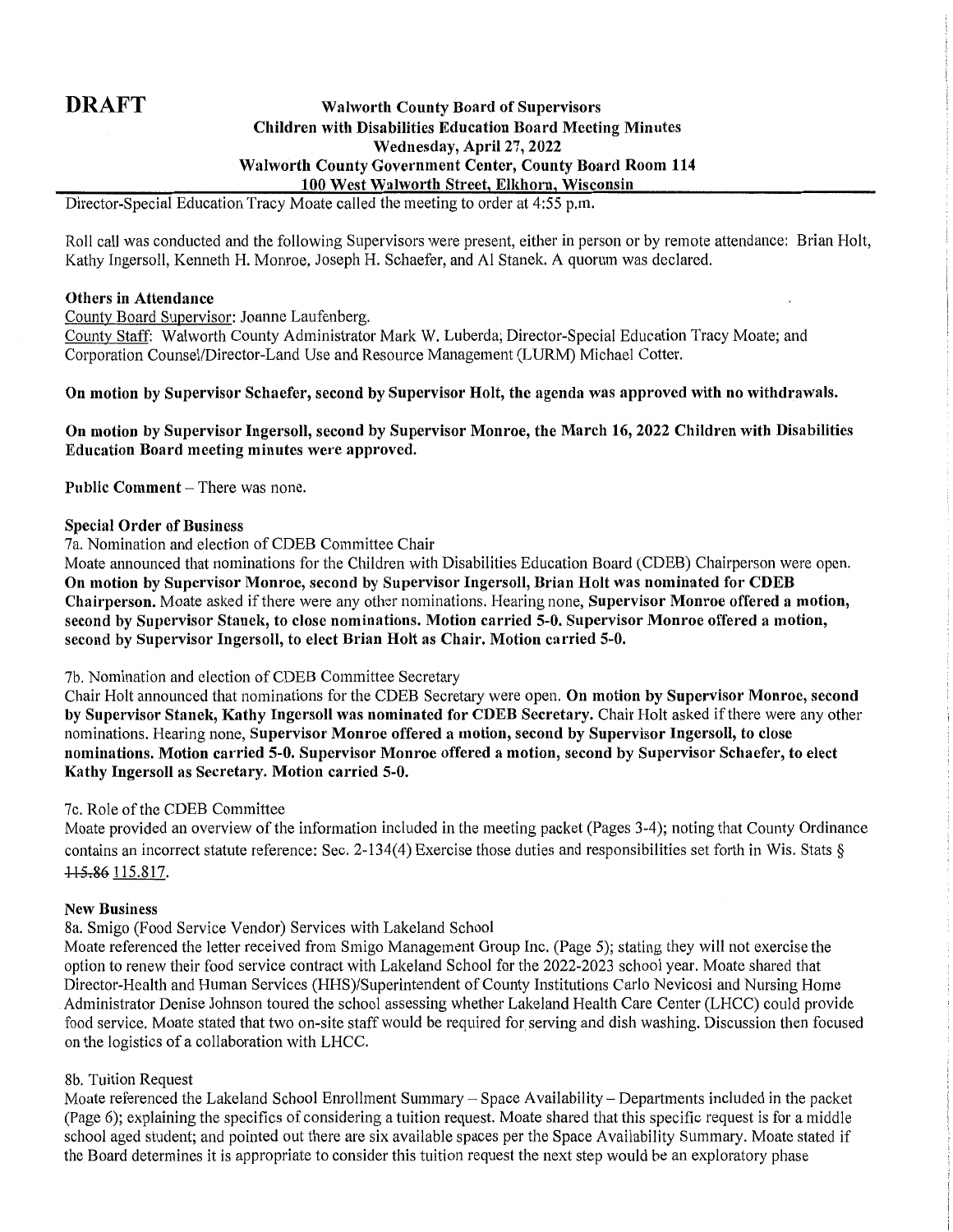Walworth County Board of Supervisors April 27, 2022 Children with Disabilities Education Board Meeting Minutes Page 2 of 2

assessing the student's Individual Education Plan (IEP); observing the student in the school setting; and then deciding whether placement is appropriate based on curriculum, student need, and the services Lakeland School has available. Moate stated if it is determined Lakeland School is an appropriate placement for the student, she would then request a tuition agreement on behalf of the school district. She stated that if the Board is agreeable to pursuing this tuition request her recommendation would be for the student to begin at the start of the next school year. Moate reiterated she is seeking the Board's recommendation whether to continue pursuing this tuition request, based on space availability, and instruct that she continue with the assessment step of the tuition pursuit. Supervisor Monroe offered a motion, second by Supervisor Schaefer, to accept the tuition request as outlined and following the process necessary as discussed by Moate. Motion carried 5-0.

#### **Reports and Correspondence**

**CDEB** Chair

> Chair Holt recognized the previous Chair of CDEB David Weber for his dedication and contribution to Lakeland School.

#### **CDEB** Director

 $\triangleright$  Emergency Tornado and Fire Drills Update

Moate referenced the Drill Training spreadsheet included in the packet (Page 7); summarizing drills performed in the month of April.

 $\triangleright$  3<sup>rd</sup> Annual Golf outing Benefiting Lakeland School, June 25, 2022

Moate announced Hunter's Auto Service will once again host the golf outing being held at DelBrook Golf Course.

 $\triangleright$  Special Olympics Update

Moate detailed recent competitions and future events; including basketball, swimming, and track and field.

> Lakeland School Prom, April 28, 2022

Moate stated Prom will be held during the school day allowing more students to participate. Volunteers will help with hair, makeup, nails, and dressing up. There will be a catered lunch, prom march through the school, and a dance. Moate stated there will be YouTube link she will share with Board members interested in viewing.

#### $\triangleright$  Family Enrichment Night, April 28, 2022

Moate gave a brief summation of Family Engagement Night schedule and activities which were included on Pages 8-18 of the packet.

Moate invited Board members to Lakeland School Graduation being held Monday, June 6, 2022 at 7:00 p.m. in the Lakeland School cafeteria/gymnasium.

Confirmation of next meeting date and time: The next meeting was confirmed for Wednesday, May 18, 2022 at 4:30 p.m.

#### Adjournment

On motion and second by Supervisor Monroe and Vice-Chair Ingersoll, Chair Holt adiourned the meeting at 5:55 p.m.

Submitted by Jennifer Stinnett, Administrative Assistant. Meeting minutes are not considered final until approved by the Children with Disabilities Education Board at the next regularly scheduled meeting.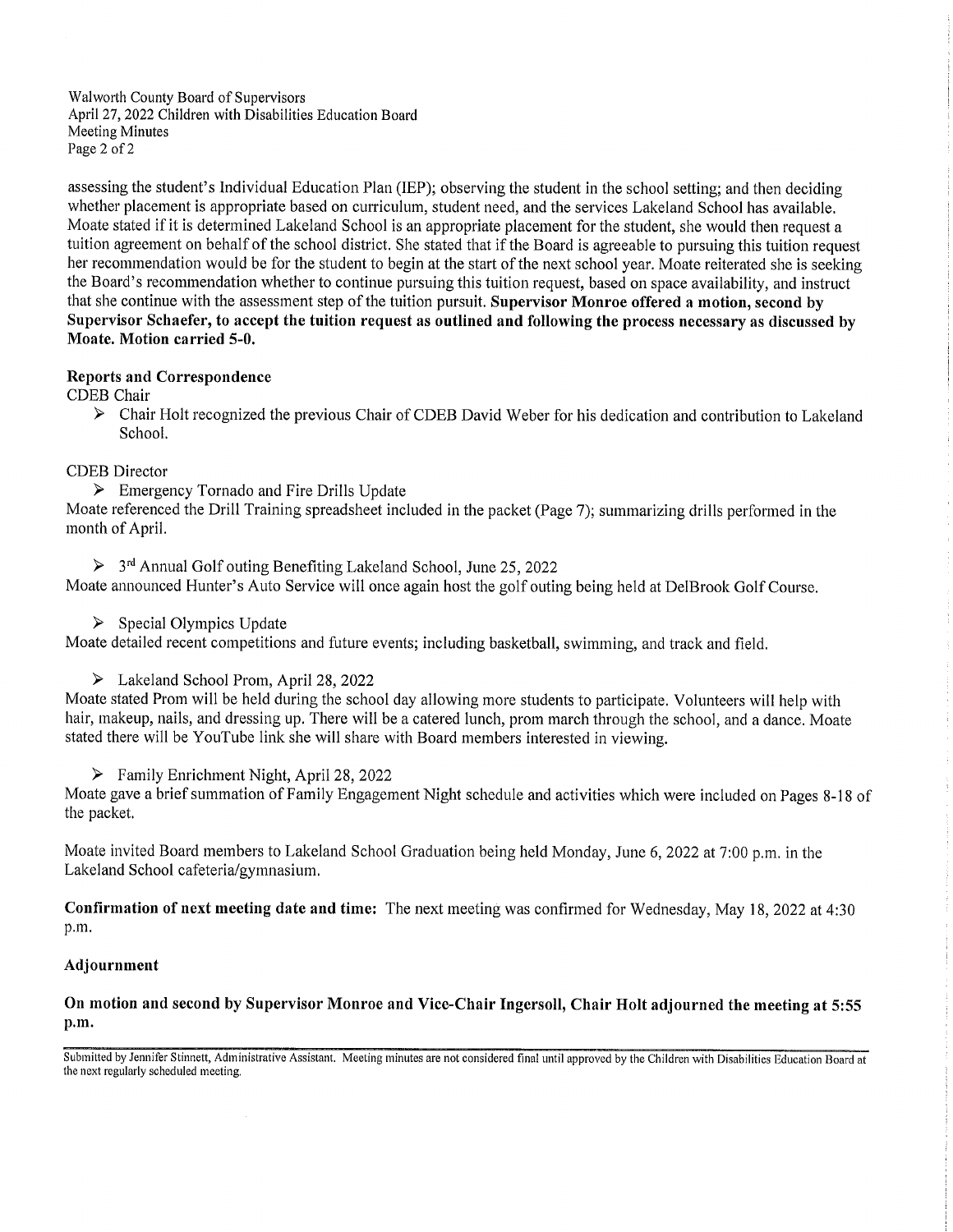# Memorandum

To: Walworth County Children with Disabilities Education Board (WCCDEB)

Cc: Mark Luberda, Walworth County Administrator

From: Tracy L. Moate, Director WCCDEB

Date: May 12, 2022

Re: CDEB May Agenda Items

Outlined below are the agenda items for the May CDEB meeting.

- $\triangleright$  I would like to provide an update on the recent tuition request. I will be participating in the student's IEP meeting on May 19, 2022 and will give you more details in the next step of this process.
- $\triangleright$  Last month I shared the memo from our food service vendor that announced they would not renew their contract with Lakeland School for the upcoming 2022-23 school year. Because of the short window to plan and transition, I will be presenting the recommendation to create a Nutrition Site Work Position and a Food and Nutrition Services Lead Position that will be funded through the Lakeland School budget. We have done position costings and have included them for your reference.
- $\triangleright$  During the Correspondence and Reports, I would like to share recent or upcoming events that are related to the Lakeland School. Events to be discussed include the introduction of Lakeland School's new Assistant Director of Special Education – Compliance, Sarah Singleton. She will be attending the meeting. Additionally, members of the administrative team will share how dollars were used from the Kara Foundation Grant. We will also provide an update on a crisis drill/event that occurred this month.

I hope you have a nice weekend and enjoy the warm weather!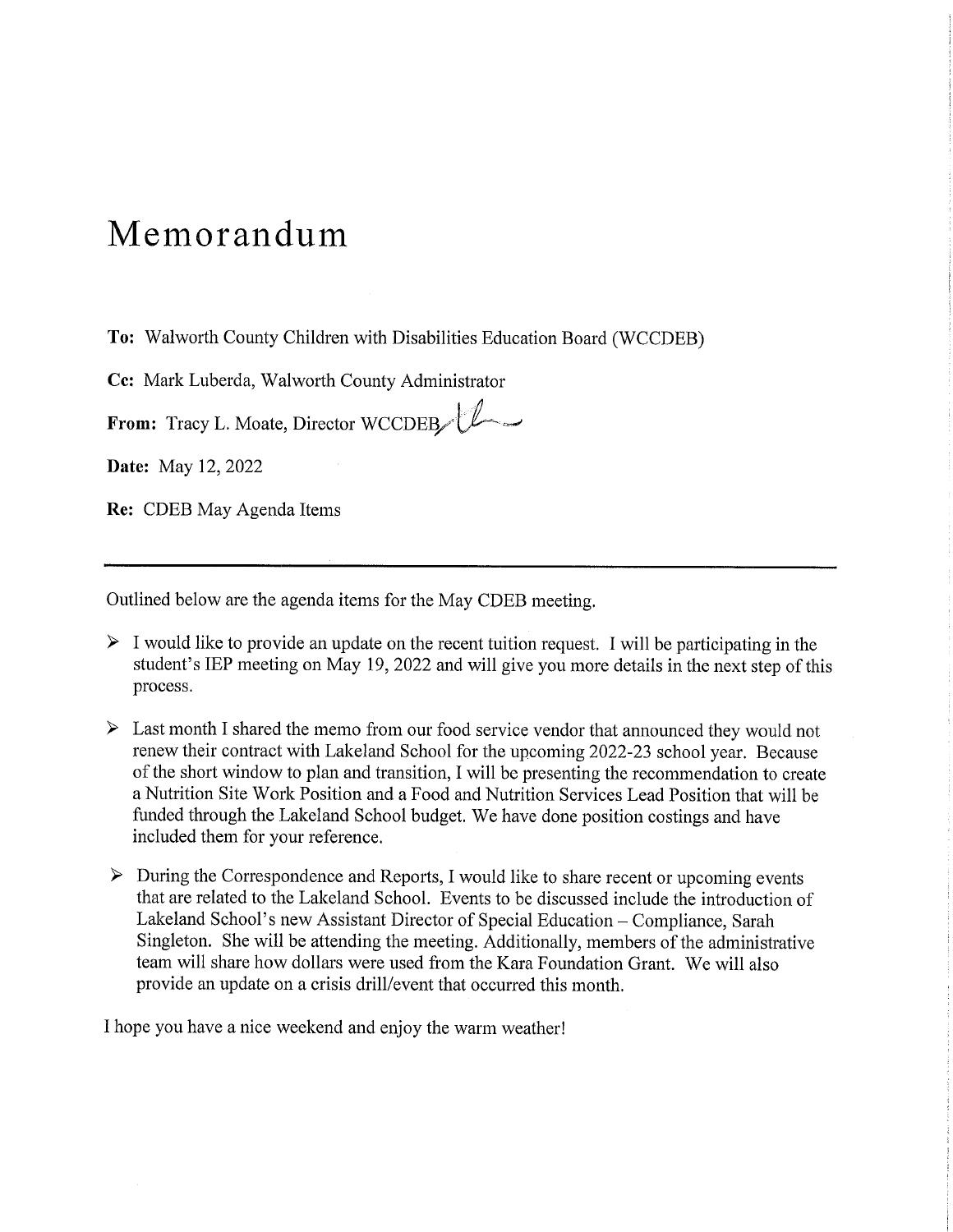# Memorandum

#### To: Finance and Human Resources Committee Members

Cc: Mark Luberda, County Administrator

From: Tracy L. Moate, Lakeland School Administrator/ Director of Special Education

Date: May 12, 2022

Re: Resolution No. \*\*-06/22 Authorizing the Creation of a Nutrition site Work Position and a Food and Nutrition Services Lead Position at Lakeland School

In April, 2022, Lakeland School received notice from SMIGO (our food services vendor), that they would not renew their contract for the upcoming 2022-23 school year. With this short notice, and the difficulty in attracting interested vendors, I am respectfully requesting your consideration to move to a self-operating lunch program. This will require the addition of two staff to manage the lunch program at the school with the support and assistance from of School Business Office Supervisor. We have been in contact with the Department of Public Instruction and have requested an extension in submitting our food service plan upon your consideration. Conversations have also included dialogue with the Lakeland Health Care Center and Purchasing to join the vendor contract for food and supplies.

Enclosed with your agenda is the resolution and fiscal note to outline the intentions of this request. I will be available at both of your meetings to answer any additional questions you may have on this topic.

Thank you for your consideration.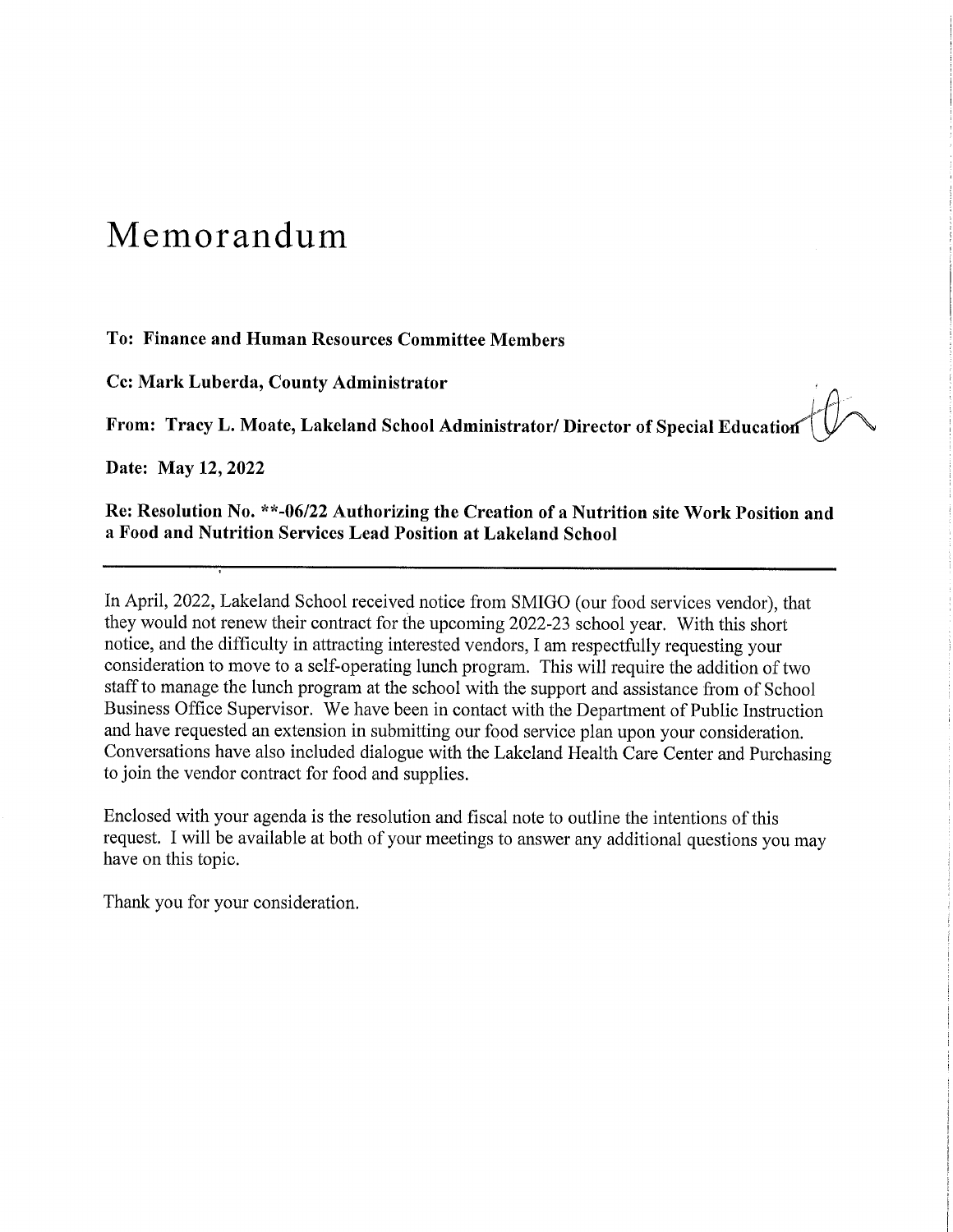

Form 1-217-A: Position Costing Comparison - 2022 Fringe Rates

of their respected pay scales, and single benefits. This costing shows the utilization of the budget implemented for the Deputy Director position that is not anticipated to proposed food service program at CDEB. Assuming a start date of 8/22/22 for the nutrition site worker and 8/15/22 for the food & nutrition service lead, both at step 3 The purpose of this position costing is to show the cost of implementing a new nutrition site worker (07H) and food & nutrition service lead (11H) to run a newly be filled. used for calculations: **Purpose for costing** and the assumptions

S/12/2022 9:32 AM

2022 PC-3 column

4/5/22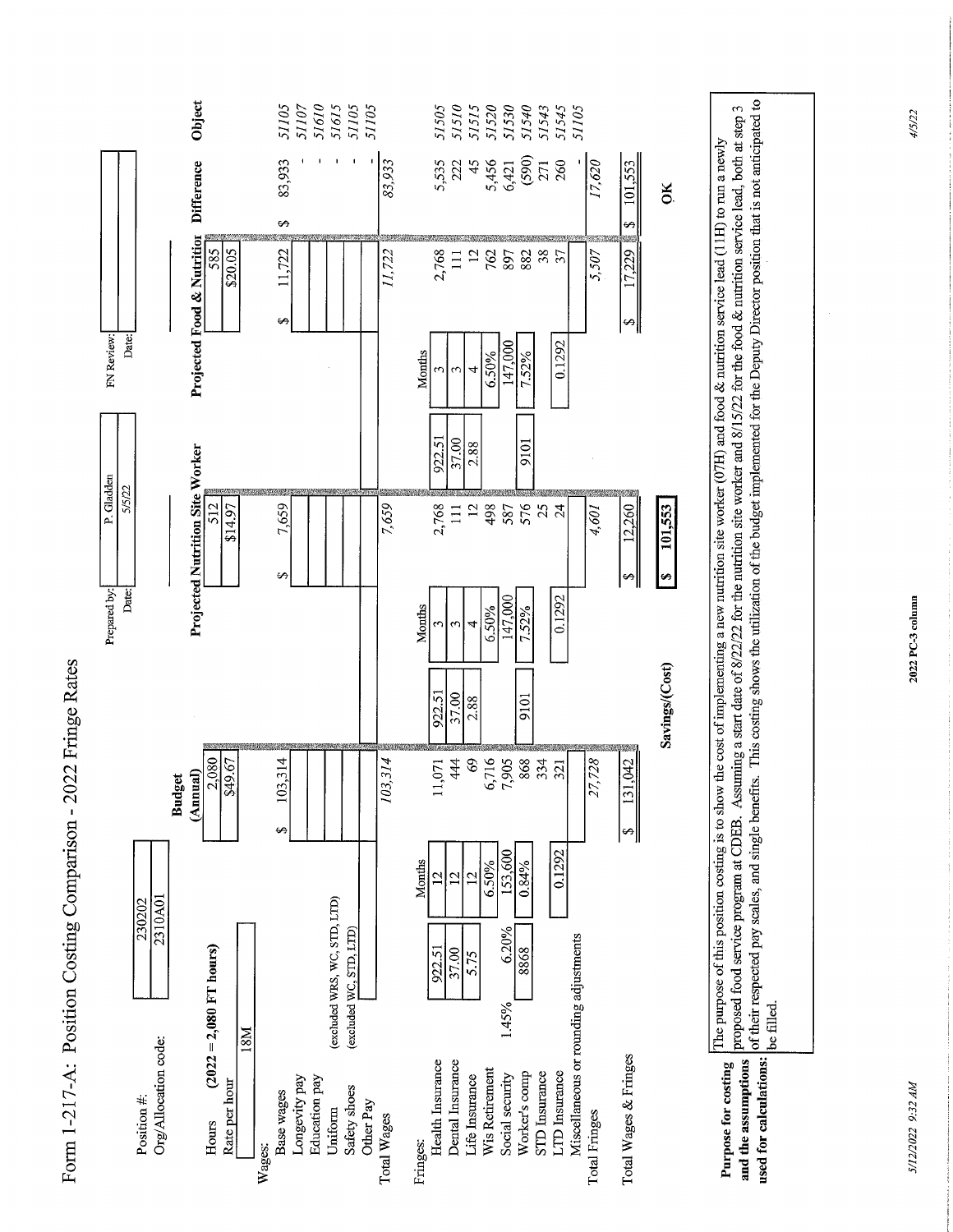

### Form 1-217-A: Position Costing Comparison - 2022 Fringe Rates

**Purpose for costing** and the assumptions used for calculations: This costing shows the annual impact/cost of implementing two new food service positions and eliminating the deputy director position.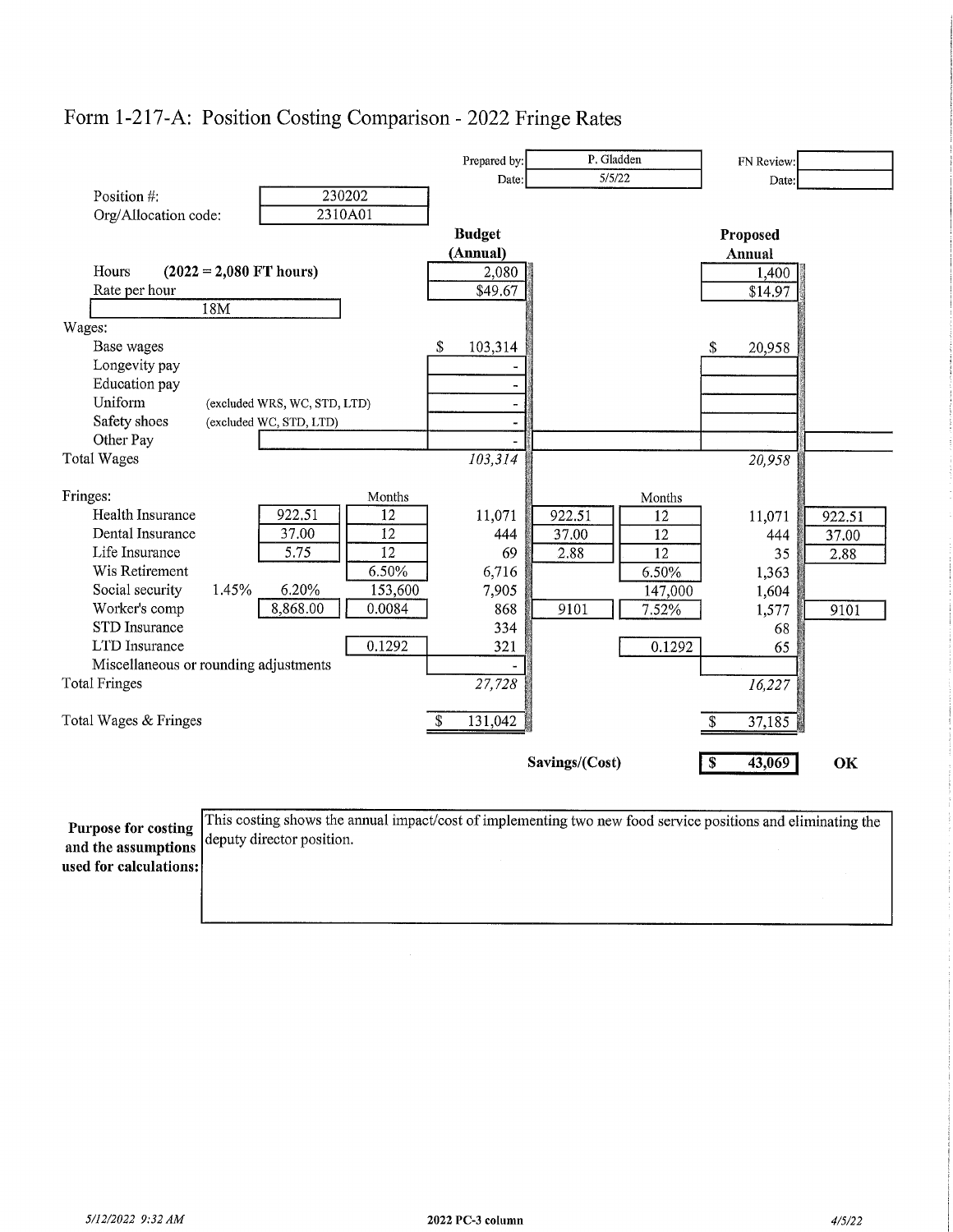$\bar{z}$ 

# Resolution No. xx-06/22<br>Authorizing the Creation of a Nutrition Site Worker Position and a Food and Nutrition **Services Lead Position at Lakeland School**

| Moved/Sponsored by: Human Resources Committee and Finance Committee                                                                                                                                                                                                                                                                                                          |                                    |       |  |
|------------------------------------------------------------------------------------------------------------------------------------------------------------------------------------------------------------------------------------------------------------------------------------------------------------------------------------------------------------------------------|------------------------------------|-------|--|
| WHEREAS, the management staff of Lakeland School seeks to create a 1.00 FTE Nutrition Site<br>Worker position and a 1.00 FTE Nutrition Services Lead position to support the school's food<br>service program in the absence of a contracted vendor; and,                                                                                                                    |                                    |       |  |
| WHEREAS, the Human Resources Committee and the Finance Committee have considered the<br>creation of a 1.00 FTE Nutrition Site Worker position and a 1.00 FTE Nutrition Services Lead<br>position and hereby recommend the creations; and,                                                                                                                                    |                                    |       |  |
| WHEREAS, available budget has been identified from position vacancies within the department<br>to cover the cost of these new positions in 2022.                                                                                                                                                                                                                             |                                    |       |  |
| NOW, THEREFORE, BE IT RESOLVED by the Walworth County Board of Supervisors that<br>the creation of a 1.00 FTE Nutrition Site Worker position and a 1.00 FTE Nutrition Services Lead<br>position be and the same are hereby approved effective as of June 14, 2022.                                                                                                           |                                    |       |  |
| BE IT FURTHER RESOLVED that the County Administrator shall update the appropriate<br>Administrative Procedure to create a 1.00 FTE Nutrition Site Worker position and a 1.00 FTE<br>Nutrition Services Lead position and reflect 105.25 Total Children with Disabilities Education<br>Board FTEs, with the grand total being adjusted accordingly for the 2.00 FTE increase. |                                    |       |  |
|                                                                                                                                                                                                                                                                                                                                                                              |                                    |       |  |
| <b>Rick Stacey</b><br>County Board Chair                                                                                                                                                                                                                                                                                                                                     | Susi Pike<br><b>County Clerk</b>   |       |  |
| County Board Meeting Date: June 14, 2022                                                                                                                                                                                                                                                                                                                                     |                                    |       |  |
| Action Required:<br>Majority Vote                                                                                                                                                                                                                                                                                                                                            | Two-thirds Vote $X$                | Other |  |
| Policy and Fiscal Note is attached.<br>Reviewed and approved pursuant to Section 2-91 of the Walworth County Code of Ordinances:                                                                                                                                                                                                                                             |                                    |       |  |
| Michael P. Cotter<br>Date<br>Corporation Counsel                                                                                                                                                                                                                                                                                                                             | Jessica Conley<br>Finance Director | Date  |  |
| Mark W. Luberda<br>Date<br>County Administrator                                                                                                                                                                                                                                                                                                                              |                                    |       |  |